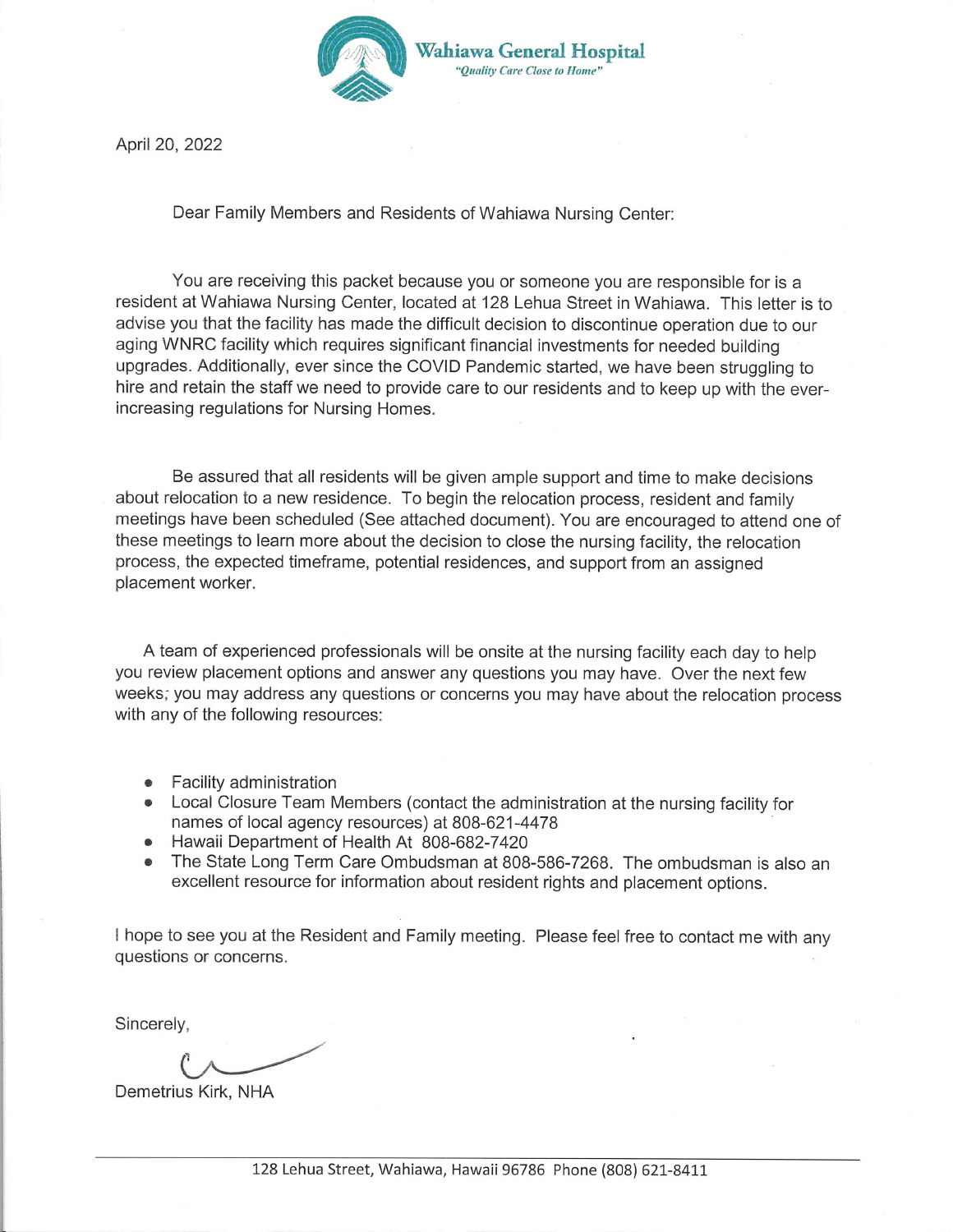### Frequently Asked Questions during a closure

1. How will I be supported in making the decision for a new residence?

A placement worker will be assigned to every resident to assist in the relocation process including the identification of potential residences. You are encouraged to visit and tour potential residences to determine which one best meets your needs and preferences. The Ombudsman can coordinate support group meetings to allow you the opportunity to talk with other residents and families about your concerns and questions.

2. How much time should I take to make a decision on a new residence?

To ensure you have the most options, it is best to start the process right away by meeting with your assigned placement worker. Vacancies can fill quickly, so it is best to not delay visiting potential residences to begin the selection process.

3. What is the best way to determine if a new residence is appropriate?

First, discuss your needs and preferences with your placement worker and identify potential residences. It is best to visit a potential residence to determine if it is appropriate and can meet your needs. The Comparison for On-site Visits form is an effective tool to guide you through your visit and to record information for comparing multiple residences.

4. How will residents transfer to the new residence?

The responsibility for transportation varies depending on the type of residence the resident is transferring to and the payment source for care and services. If the resident is Medicaid eligible and transferring to another nursing facility, the closing nursing facility scheduler will coordinate the transportation. The resident will either transfer by ambulance (only when medically necessary) or the receiving nursing facility will make arrangements and payment for appropriate transportation.

For the relocation to a lesser level of care settings like home for the aged, adult foster care, or a home, and for non-Medicaid eligible residents, the facility will work with the resident, family, and the receiving residence to determine the best mode of transportation.

5. Who pays for the transportation to another nursing facility for a resident with Medicaid?

The family of a Medicaid eligible resident is not responsible for paying for transportation from one nursing home to another in the event of a nursing facility closure. If an ambulance is required, the closing nursing facility will bill the appropriate insurance for the transfer. For non-ambulance transfers, the receiving nursing facility is responsible for paying for the transportation for Medicaid-eligible residents.

#### 6. How will the medical record be shared with the new residence?

The closing nursing facility will prepare a transfer packet for every resident, regardless of his/her level of care preference. The packet contains information from each section of the clinical record as well as a person-centered discharge plan. Portions of this packet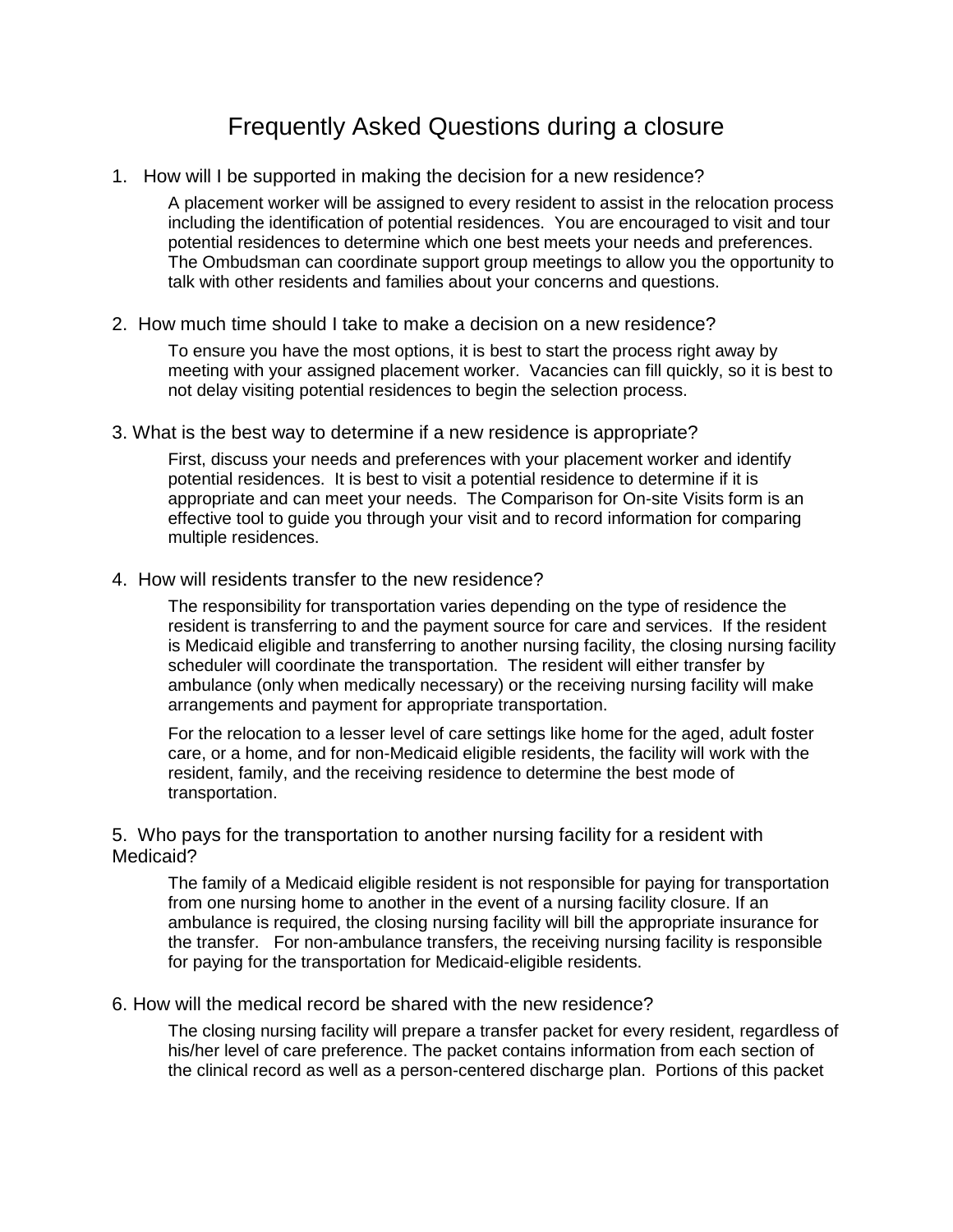are faxed to the new residence in advance to arrange medications and treatments for the resident before he/she arrives. The entire packet is transferred with the resident.

#### 7. What is the Person-Centered Discharge Planning process?

It is the process of the resident sharing his/her preferences and wishes for relocation and making an informed choice about his/her new residence. The resident can request assistance from family, friends, staff, and the ombudsman as well as support from any local closure team member during this process.

Discharge planning begins by the resident participating in an interview to share preferences and wishes with a placement worker. The resident then makes on-site visits or representatives from potential residences visit the resident at the closing nursing facility. Working with the placement worker, the resident makes the final decision on his/her new residence and is involved in preparing for the transfer. The resident's wishes and preferences remain the focus at all times.

#### 8. How will personal belongings be prepared for transfer?

The facility administration will assign a team of staff to assist the residents in labeling, inventorying, and packing belongings for transfer. The resident and/or family are encouraged to participate in the packing process, but it is not required and the staff can be asked to complete this task. If the family prefers to pack the belongings and transport them, the placement worker should be notified so supplies can be made available. Residents may want family members to remove irreplaceable or valuable items to assure their safety during transportation. Please notify the staff of any items removed from the nursing facility for inventory purposes.

#### 9. How do Medicaid payments go to the new setting?

Medicaid follows the resident from one nursing facility to another. In certain levels of care, the DHS Adult Service Workers will notify DHS Eligibility Services Workers to assure eligibility and access to Medicaid benefits are not interrupted. Specific questions should be discussed with the placement worker.

#### 10. What happens to the resident mail that is delivered to the closing nursing facility?

Change of address cards will be completed for each resident once a new residence is selected. Facility staff will forward any resident mail that arrives after the resident is relocated.

#### 11. When will the resident trust fund monies be available?

The closing nursing facility will continue to provide residents access to the trust fund account. When a resident is scheduled to leave the nursing facility, a current accounting of the trust fund and any remaining balance will be disbursed appropriately and timely.

#### 12. The facility is the resident's representative payee on his/her Social Security check. How is this changed when the resident moves?

If the new residence will become the new representative payee, the new residence must call the local Social Security office to make the change. If a family or friend will become the new representative payee, they must take the resident's ID to the local Social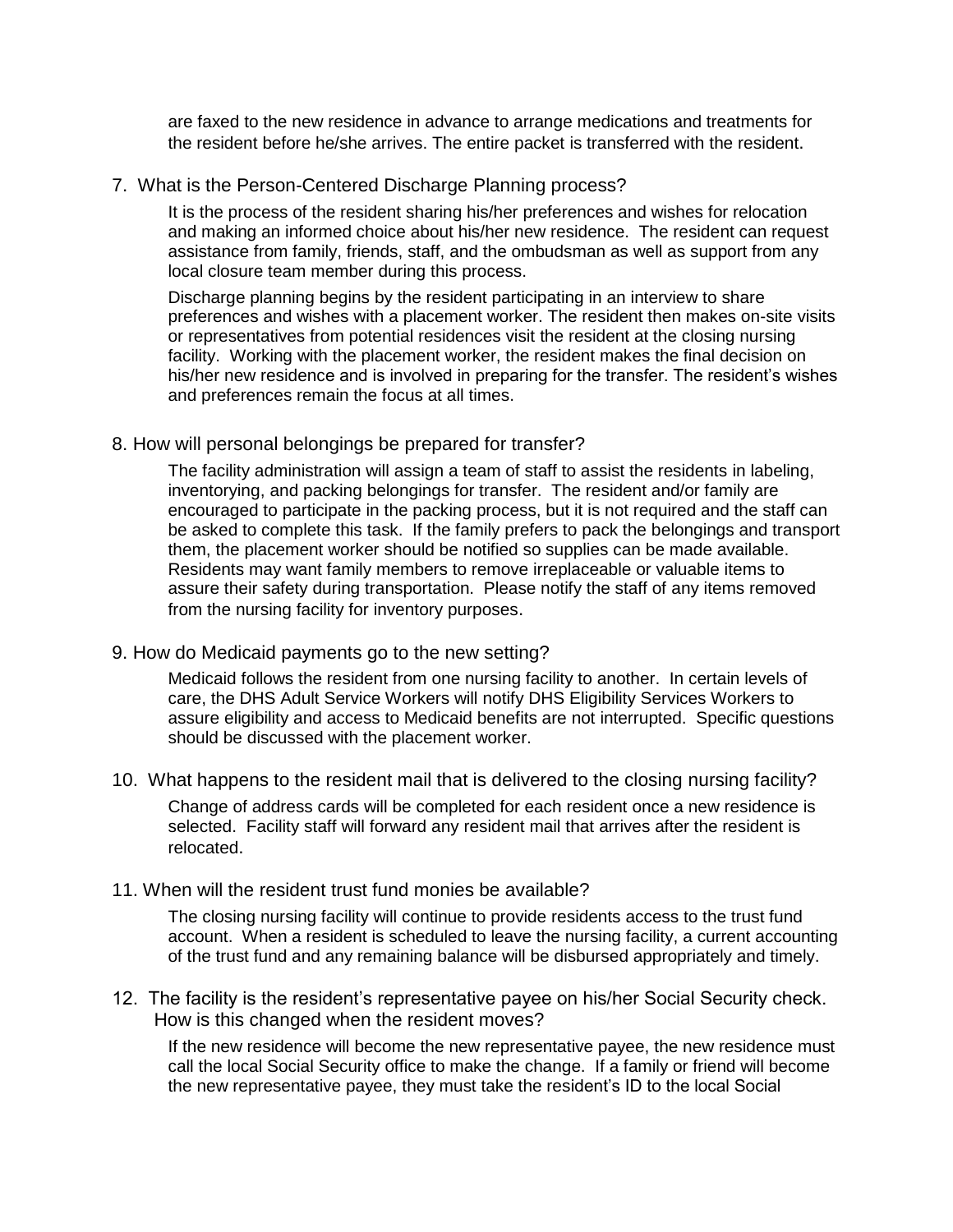Security office to complete an application. If the check arrives at the closing nursing facility, it will be returned to the Social Security office for proper routing.

13. Can a resident be readmitted to the closing nursing facility?

Readmissions for residents on a hospital stay or therapeutic leave require a case-bycase review to determine if the readmission is in the best interest of the resident. The closing nursing facility should not admit new residents during the closure process.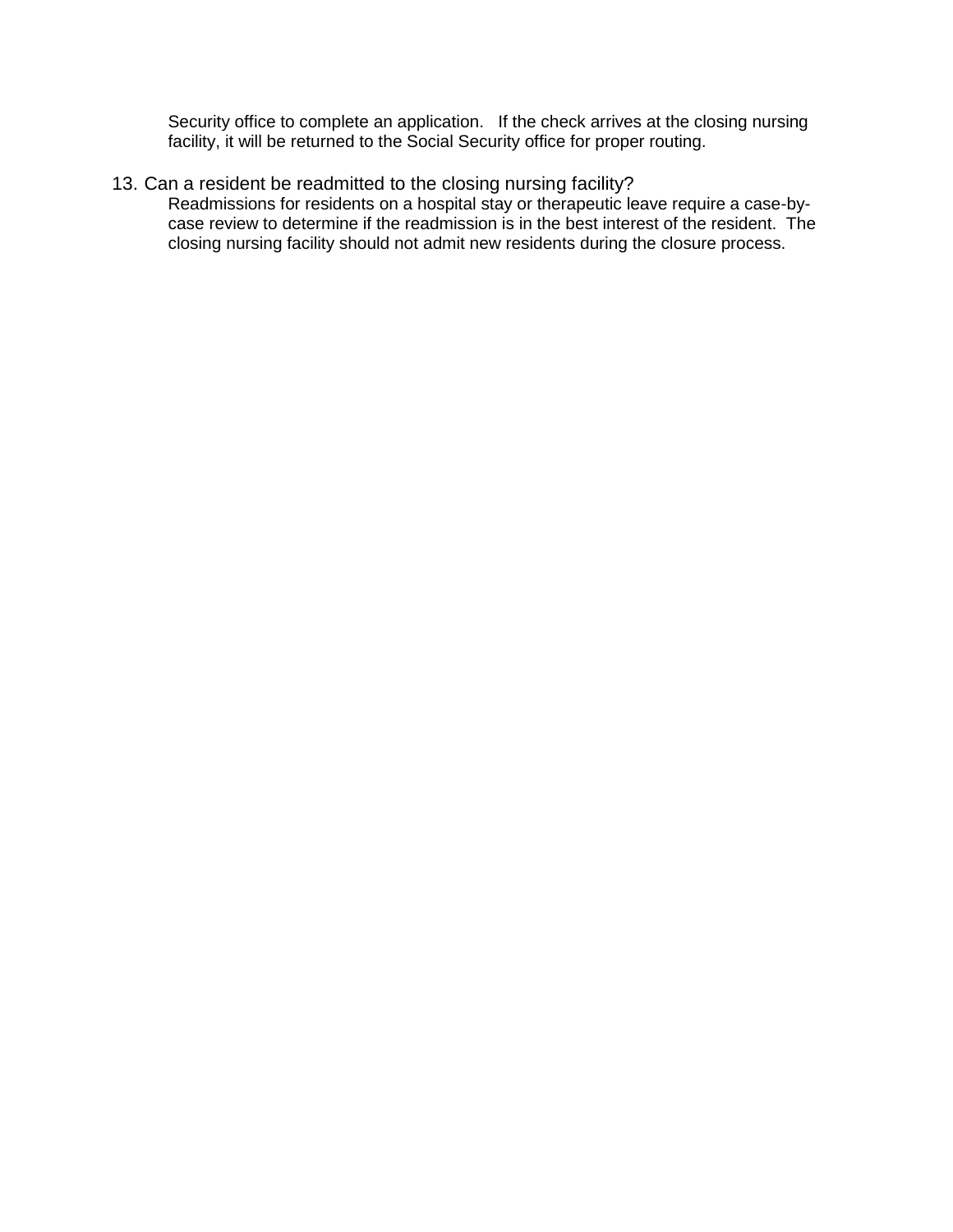| <b>FACILITY</b>                                | Accepting<br><b>Residents</b> | <b>CMS / Medicare: 5 Star</b><br><b>Rating System</b> |              |
|------------------------------------------------|-------------------------------|-------------------------------------------------------|--------------|
| <b>15 CRAIGSIDE</b>                            |                               | Overall                                               | 5            |
|                                                | <b>Yes</b>                    | <b>Health Inspect</b>                                 | 5            |
| 15 Craigside Place                             | <b>NO</b>                     | <b>Staffing</b>                                       | 5            |
| Honolulu, Hawaii 96817                         |                               |                                                       | 5            |
| Ph: (808) 523-7000<br>Fax:                     |                               | <b>Quality Measures</b>                               |              |
| (888) 446-3218                                 |                               |                                                       |              |
| <b>ALOHA NURSING &amp; REHAB</b>               |                               |                                                       |              |
| <b>CENTRE</b>                                  |                               | Overall                                               | 5            |
|                                                | <b>Yes</b>                    | <b>Health Inspect</b>                                 | 4            |
| 45-545 Kamehameha                              | <b>NO</b>                     |                                                       |              |
| Highway                                        |                               | <b>Staffing</b>                                       | 4            |
| Kaneohe, Hawaii 96744                          |                               | <b>Quality Measures</b>                               | 5.           |
| Ph: (808) 247-2220<br>Fax:                     |                               |                                                       |              |
| (808) 235-3676                                 |                               |                                                       |              |
| <b>ANN PEARL NURSING</b><br><b>FACILITY</b>    |                               | Overall                                               | $\mathbf{2}$ |
|                                                | <b>Yes</b>                    |                                                       |              |
| 45-181 Waikalua Road                           | <b>NO</b>                     | <b>Health Inspect</b>                                 | 1            |
|                                                |                               | <b>Staffing</b>                                       | 4            |
| Kaneohe, Hawaii 96744                          |                               | <b>Quality Measures</b>                               | 4            |
| Ph: (808) 247-8558<br>Fax:<br>$(808)$ 247-4115 |                               |                                                       |              |
| <b>ARCADIA RETIREMENT</b>                      |                               |                                                       |              |
| <b>RESIDENCE</b>                               |                               | <b>Overall</b>                                        | 4            |
|                                                | Yes                           | <b>Health Inspect</b>                                 | $\mathbf{2}$ |
| 1434 Punahou Street                            | NO.                           | <b>Staffing</b>                                       | 5            |
| Honolulu, Hawaii 96822                         |                               | <b>Quality Measures</b>                               | 5.           |
| Ph: (808) 941-0941 Fax:                        |                               |                                                       |              |
| (808) 949-4965                                 |                               |                                                       |              |
| <b>AVALON CARE CENTER -</b>                    |                               |                                                       |              |
| HONOLULU, LLC                                  |                               | Overall                                               | 5            |
|                                                | <b>Yes</b>                    | <b>Health Inspect</b>                                 | 3            |
| 1930 Kamehameha IV                             | <b>NO</b>                     |                                                       |              |
| Road                                           |                               | <b>Staffing</b>                                       | 5            |
| Honolulu, Hawaii 96819                         |                               | <b>Quality Measures</b>                               | 5            |
| Ph: (808) 847-4834<br>Fax:                     |                               |                                                       |              |
| (808) 848-8020<br><b>CLARENCE T.C. CHING</b>   |                               |                                                       |              |
| <b>VILLAS AT ST. FRANCIS</b>                   |                               | Overall                                               | 4            |
|                                                | <b>Yes</b>                    | <b>Health Inspect</b>                                 | 2            |
| 2230 Liliha Street                             | NO.                           | <b>Staffing</b>                                       | 5            |
| Honolulu, Hawaii 96817                         |                               |                                                       | 5            |
| Ph: (808) 547-                                 |                               | <b>Quality Measures</b>                               |              |
| 6000 Fax: (808) 547-                           |                               |                                                       |              |
| 6095                                           |                               |                                                       |              |
|                                                |                               |                                                       |              |
|                                                |                               |                                                       |              |
| <b>HALE MALAMALAMA</b>                         |                               | <b>Overall</b>                                        | 2            |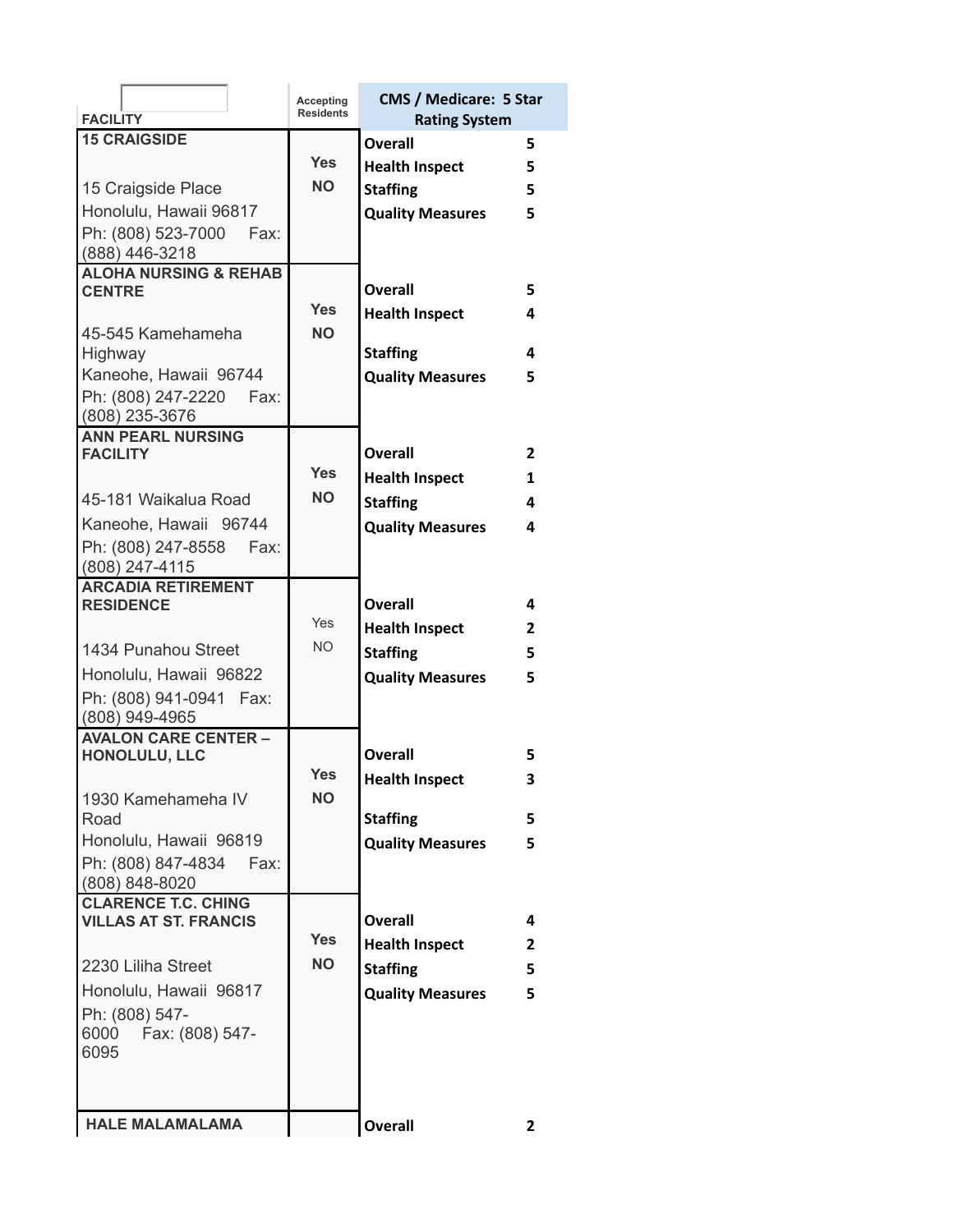|                                                     | <b>Yes</b> | <b>Health Inspect</b>                            | 1              |
|-----------------------------------------------------|------------|--------------------------------------------------|----------------|
| 6163 Summer Street                                  | <b>NO</b>  | <b>Staffing</b>                                  | $\overline{2}$ |
| Honolulu, Hawaii 96821                              |            | <b>Quality Measures</b>                          | 5              |
| Ph: (808) 396-0537<br>Fax:                          |            |                                                  |                |
| (808) 396-5128<br><b>HALE NANI</b>                  |            |                                                  |                |
| <b>REHABILITATION AND</b>                           |            |                                                  |                |
| <b>NURSING CENTER</b>                               |            | <b>Overall</b>                                   | 4              |
|                                                     | <b>Yes</b> | <b>Health Inspect</b>                            | $\overline{2}$ |
| 1677 Pensacola Street                               | <b>NO</b>  | <b>Staffing</b>                                  | 5              |
| Honolulu, Hawaii 96822                              |            | <b>Quality Measures</b>                          | 5              |
| Ph: (808) 537-3371<br>Fax:                          |            |                                                  |                |
| $(808)$ 528-1613<br><b>HALE OLA KINO</b>            |            |                                                  |                |
|                                                     | <b>Yes</b> | Overall                                          | 5.             |
| 1314 Kalakaua Avenue                                | <b>NO</b>  | <b>Health Inspect</b>                            | 5              |
| Honolulu, Hawaii 96826                              |            | <b>Staffing</b>                                  | 5              |
| Ph: (808) 983-4444<br>Fax:                          |            | <b>Quality Measures</b>                          | 5              |
| $(808)$ 983-4499                                    |            |                                                  |                |
| <b>HARRY AND JEANETTE</b>                           |            |                                                  |                |
| <b>WEINBERG CARE CTR</b>                            | <b>Yes</b> | <b>Overall</b>                                   | 5              |
|                                                     | <b>NO</b>  | <b>Health Inspect</b>                            | 5              |
| 45-090 Namoku Street                                |            | <b>Staffing</b>                                  | 5              |
| Kaneohe, Hawaii 96744                               |            | <b>Quality Measures</b>                          | 5              |
| Ph: (808) 247-1670<br>Fax:<br>(808) 235-9661        |            |                                                  |                |
| <b>HI'OLANI CARE CENTER</b><br><b>AT KAHALA NUI</b> |            | Overall                                          | 5              |
|                                                     | <b>Yes</b> | <b>Health Inspect</b>                            | 4              |
| 4389 Malia Street                                   | <b>NO</b>  | <b>Staffing</b>                                  | 5.             |
| Honolulu, Hawaii 96821                              |            | <b>Quality Measures</b>                          | 5              |
| Ph: (808) 218-7000  Fax:                            |            |                                                  |                |
| (808) 218-7014                                      |            |                                                  |                |
| <b>ISLANDS SKILLED</b>                              |            |                                                  |                |
| <b>NURSING &amp;</b><br><b>REHABILITATION LLC</b>   |            | <b>Overall</b>                                   | 5.             |
|                                                     | <b>Yes</b> | <b>Health Inspect</b>                            | 4              |
| 1205 Alexander Street                               | <b>NO</b>  | <b>Staffing</b>                                  | 5.             |
| Honolulu, Hawaii 96826                              |            | <b>Quality Measures</b>                          | 4              |
| Ph: (808) 773-8700                                  |            |                                                  |                |
| <b>KA PUNAWAI OLA</b>                               |            | <b>Overall</b>                                   | 4              |
|                                                     | <b>Yes</b> |                                                  | 2              |
| 91-575 Farrington Highway                           | <b>NO</b>  | <b>Staffing</b>                                  | 4              |
| Kapolei, Hawaii 96707                               |            |                                                  | 5              |
| Ph: (808) 674-9262    Fax:                          |            |                                                  |                |
| (808) 674-9623                                      |            |                                                  |                |
|                                                     |            | <b>Overall</b>                                   | 5.             |
| <b>KALAKAUA GARDENS,</b><br><b>LLC</b>              |            | <b>Health Inspect</b><br><b>Quality Measures</b> |                |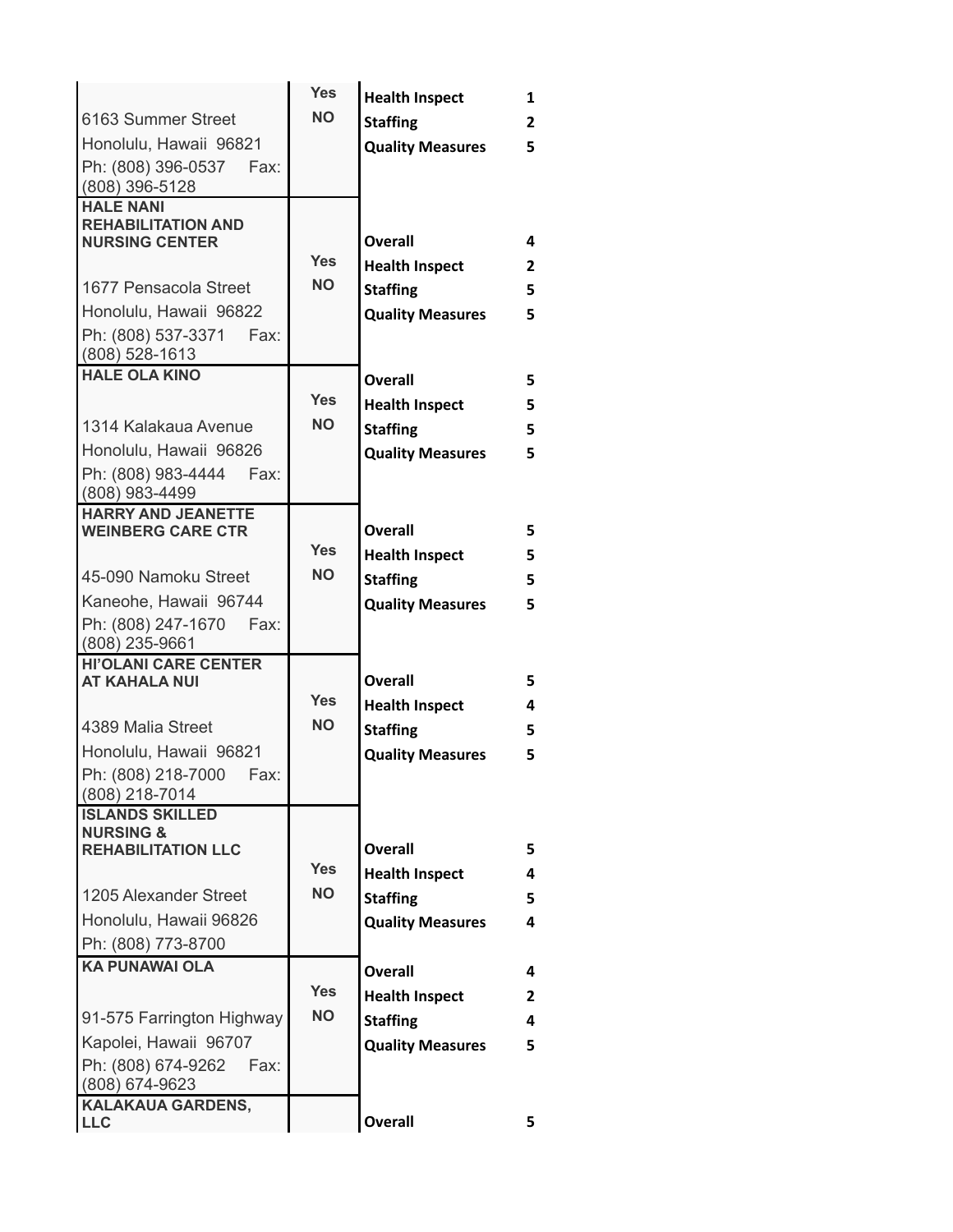|                                                       | <b>Yes</b> | <b>Health Inspect</b>   | 3              |
|-------------------------------------------------------|------------|-------------------------|----------------|
| 1723 Kalakaua Avenue                                  | <b>NO</b>  | <b>Staffing</b>         | 5              |
| Honolulu, Hawaii 96826                                |            | <b>Quality Measures</b> | 5              |
| Ph: (808) 518-2273<br>Fax:                            |            |                         |                |
| (808) 892-4597<br><b>KUAKINI GERIATRIC CARE</b>       |            |                         |                |
|                                                       | <b>Yes</b> | Overall                 | $\overline{2}$ |
|                                                       | <b>NO</b>  | <b>Health Inspect</b>   | 1              |
| 347 North Kuakini Street                              |            | <b>Staffing</b>         | 4              |
| Honolulu, Hawaii 96817                                |            | <b>Quality Measures</b> | 5              |
| Ph: (808) 547-9357<br>Fax:<br>(808) 547-9547          |            |                         |                |
| <b>KULANA MALAMA</b>                                  |            | <b>Overall</b>          | $\overline{2}$ |
|                                                       | <b>Yes</b> | <b>Health Inspect</b>   | 1              |
| 91-1360 Karayan Street                                | NΟ         | <b>Staffing</b>         | 5              |
| Ewa Beach, Hawaii 96706                               |            | <b>Quality Measures</b> | 5              |
| Ph: (808) 681-1203<br>Fax:                            |            |                         |                |
| (808) 453-1929                                        |            |                         |                |
| <b>LEAHI HOSPITAL</b>                                 |            | <b>Overall</b>          | 4              |
|                                                       | <b>Yes</b> | <b>Health Inspect</b>   | $\mathbf{2}$   |
| 3675 Kilauea Avenue                                   | <b>NO</b>  | <b>Staffing</b>         | 5              |
| Honolulu, Hawaii 96816                                |            | <b>Quality Measures</b> | 5              |
| Ph: (808) 733-8000<br>Fax:<br>(808) 733-7914          |            |                         |                |
| <b>LILIHA HEALTHCARE</b>                              |            |                         |                |
| <b>CENTER</b>                                         | <b>Yes</b> | Overall                 | $\overline{2}$ |
|                                                       | <b>NO</b>  | <b>Health Inspect</b>   | $\mathbf{1}$   |
| 1814 Liliha Street                                    |            | <b>Staffing</b>         | 4              |
| Honolulu, Hawaii 96817                                |            | <b>Quality Measures</b> | 5              |
| Ph: (808) 537-9557<br>Fax:<br>(808) 599-4722          |            |                         |                |
| <b>MALUHIA</b>                                        |            | <b>Overall</b>          | 3              |
|                                                       | <b>Yes</b> | <b>Health Inspect</b>   | 3              |
| 1027 Hala Drive                                       | <b>NO</b>  | <b>Staffing</b>         | 1              |
| Honolulu, Hawaii 96817                                |            | <b>Quality Measures</b> | 5              |
| Ph: (808) 832-3000<br>Fax:                            |            |                         |                |
| (808) 832-3039                                        |            |                         |                |
| <b>MAUNALANI NURSING</b><br><b>AND REHABILITATION</b> |            |                         |                |
| <b>CENTER</b>                                         |            | <b>Overall</b>          | 5.             |
|                                                       | Yes        | <b>Health Inspect</b>   | 4              |
| 5113 Maunalani Circle                                 | <b>NO</b>  | <b>Staffing</b>         | 5              |
| Honolulu, Hawaii 96816                                |            | <b>Quality Measures</b> | 5              |
| Ph: (808) 732-0771<br>Fax:                            |            |                         |                |
| (808) 735-5980                                        |            |                         |                |
| <b>NUUANU HALE</b>                                    |            | <b>Overall</b>          | 2              |
|                                                       | <b>Yes</b> | <b>Health Inspect</b>   | 1              |
| 2900 Pali Highway                                     | <b>NO</b>  | <b>Staffing</b>         | 4              |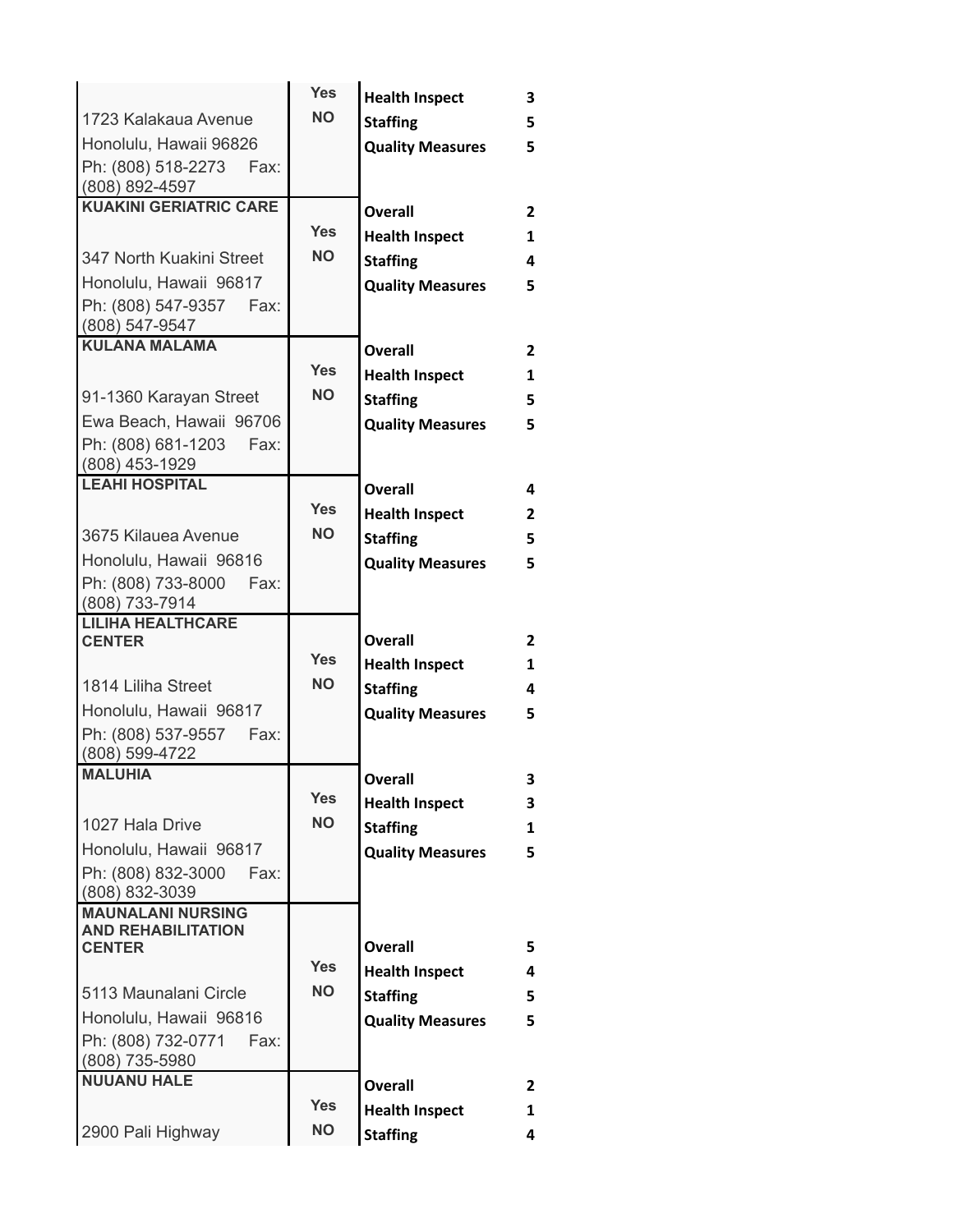| Honolulu, Hawaii 96817<br>Ph: (808) 595-6311<br>Fax:                     |                         | <b>Quality Measures</b>                  | 5              |
|--------------------------------------------------------------------------|-------------------------|------------------------------------------|----------------|
| (808) 595-6188<br><b>OAHU CARE FACILITY</b>                              |                         | <b>Overall</b>                           | 5              |
| 1808 South Beretania<br><b>Street</b>                                    | <b>Yes</b><br><b>NO</b> | <b>Health Inspect</b><br><b>Staffing</b> | 3<br>5         |
| Honolulu, Hawaii 96826<br>Ph: (808) 973-1900<br>Fax:                     |                         | <b>Quality Measures</b>                  | 5              |
| (808) 973-1910<br><b>PALOLO CHINESE HOME</b>                             |                         | <b>Overall</b>                           | 4              |
|                                                                          | <b>Yes</b>              | <b>Health Inspect</b>                    | $\overline{2}$ |
| 2459 10 <sub>TH</sub> Avenue                                             | <b>NO</b>               | <b>Staffing</b>                          | 5              |
| Honolulu, Hawaii 96816-<br>3098<br>Ph: (808) 737-2555<br>Fax:            |                         | <b>Quality Measures</b>                  | 5              |
| (808) 735-1754<br><b>PEARL CITY NURSING</b>                              |                         |                                          |                |
| <b>HOME</b>                                                              |                         | Overall                                  | 4              |
|                                                                          | <b>Yes</b><br><b>NO</b> | <b>Health Inspect</b>                    | $\overline{2}$ |
| 919 Lehua Avenue                                                         |                         | <b>Staffing</b>                          | 5              |
| Pearl City, Hawaii 96782<br>Ph: (808) 453-1919<br>Fax:<br>(808) 453-1929 |                         | <b>Quality Measures</b>                  | 5              |
| <b>PU'UWAI 'O MAKAHA</b>                                                 |                         | Overall                                  | 4              |
|                                                                          | <b>Yes</b>              | <b>Health Inspect</b>                    | $\overline{2}$ |
| 84-390 Jade Street                                                       | <b>NO</b>               | <b>Staffing</b>                          | 5              |
| Waianae, Hawaii 96792<br>Ph: (808) 692-9508<br>Fax:<br>(808) 695-0225    |                         | <b>Quality Measures</b>                  | 5              |
| THE CARE CENTER OF                                                       |                         | <b>Overall</b>                           | NR.            |
| <b>HONOLULU</b>                                                          | <b>Yes</b>              | <b>Health Inspect</b>                    | NR.            |
| 1900 Bachelot Street                                                     | <b>NO</b>               | <b>Staffing</b>                          | NR.            |
| Honolulu, Hawaii 96817                                                   |                         | <b>Quality Measures</b>                  | NR.            |
| Ph: (808) 531-5302<br>Fax:<br>(808) 538-3219                             |                         |                                          |                |
|                                                                          |                         |                                          |                |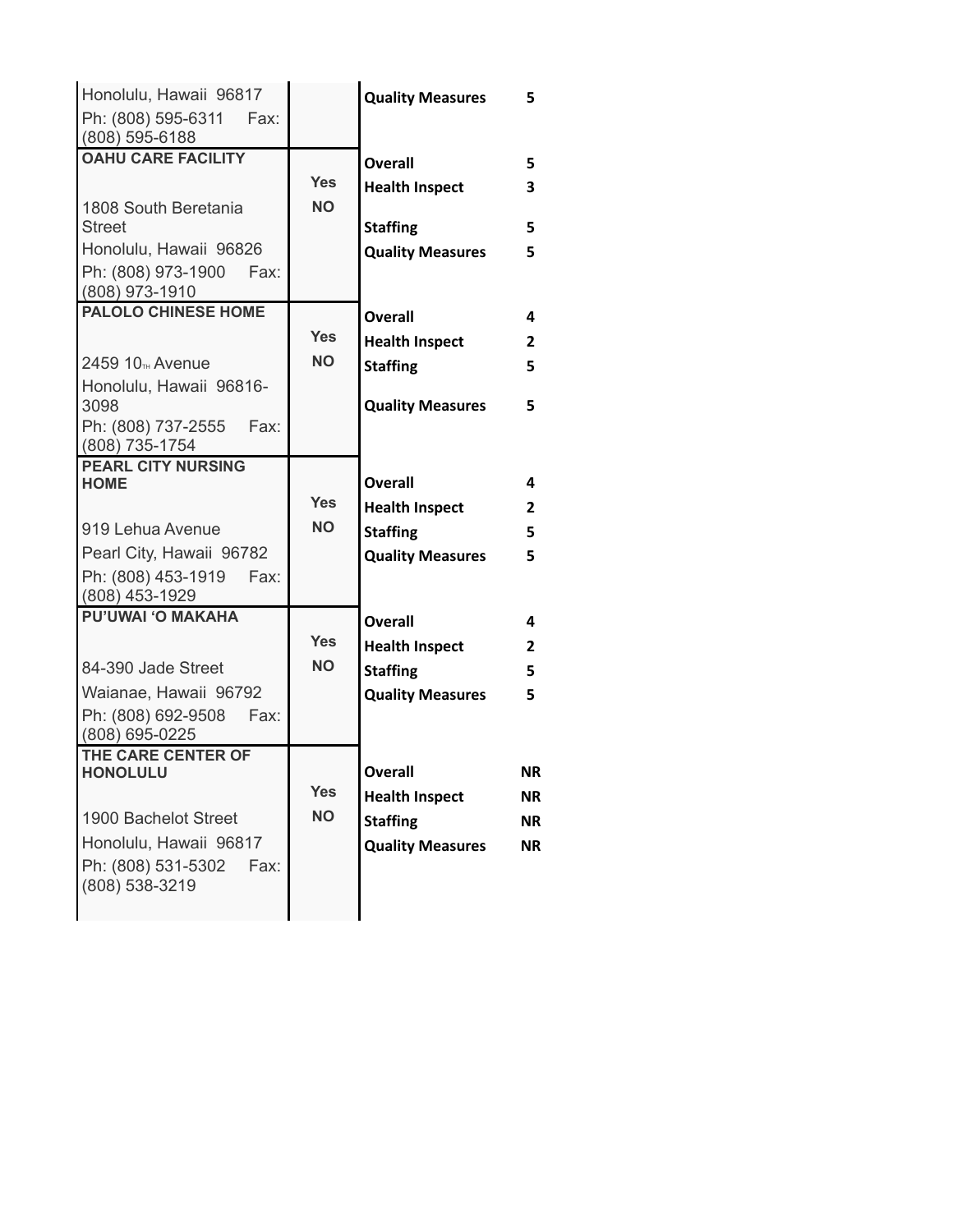April 2022

## WNRC Resident Communication Calendar

| <b>SUNDAY</b> | <b>MONDAY</b>                                                            | <b>TUESDAY</b>                                                                                                                                                                                                                                                                                                                                                                                                                                 | WEDNESDAY                                                                                                                                        | <b>THURSDAY</b>                                                                | <b>FRIDAY</b>                                                                                     | <b>SATURDAY</b> |
|---------------|--------------------------------------------------------------------------|------------------------------------------------------------------------------------------------------------------------------------------------------------------------------------------------------------------------------------------------------------------------------------------------------------------------------------------------------------------------------------------------------------------------------------------------|--------------------------------------------------------------------------------------------------------------------------------------------------|--------------------------------------------------------------------------------|---------------------------------------------------------------------------------------------------|-----------------|
| 27            | 28                                                                       | 29                                                                                                                                                                                                                                                                                                                                                                                                                                             | 30                                                                                                                                               | 31                                                                             | 1                                                                                                 | $\overline{2}$  |
| 3             | $\overline{4}$                                                           | 5                                                                                                                                                                                                                                                                                                                                                                                                                                              | 6                                                                                                                                                | 7                                                                              | 8                                                                                                 | 9               |
| 10            | 11                                                                       | 12                                                                                                                                                                                                                                                                                                                                                                                                                                             | 13                                                                                                                                               | 14                                                                             | 15                                                                                                | 16              |
| 17            | 18                                                                       | 19                                                                                                                                                                                                                                                                                                                                                                                                                                             | 20<br>11am Resident Meeting<br>2pm Resident Meeting                                                                                              | 21<br>10am-11am Resident<br>Meeting<br>5pm-6pm Zoom<br>Meeting                 | 22<br>9:30am Relocation Team<br>meets with residents<br>10am Resident Meeting<br>5pm-6pm Zoom Mtg | 23              |
| 24            | 25<br>meets with residents<br>10am-11am Resident<br><b>Focus Meeting</b> | 26<br>meets with residents                                                                                                                                                                                                                                                                                                                                                                                                                     | 27<br>9:30am Relocation Team 9:30am Relocation Team 9:30am Relocation Team 9:30am Relocation Team 9:30am Relocation Team<br>meets with residents | 28<br>meets with residents<br>10am Resident Meeting<br>5pm-6pm Zoom<br>Meeting | 29<br>meets with residents<br>10am Resident Focus<br>Meeting                                      | 30              |
|               | $\overline{2}$                                                           | NOTES: For your convenience, we will hold meetings in person once a week and virtually once a<br>week to address you and your loved one's concerns. In-person meetins will be held on Mondays from<br>10:00 to 11:00 in the First-floor dining room of WNRC. Due to limited space, we ask that you sign up<br>with Sasha by calling: 621-4478, prior to attending to ensure that we have enough room to<br>accommodate you and your loved one. |                                                                                                                                                  |                                                                                |                                                                                                   |                 |